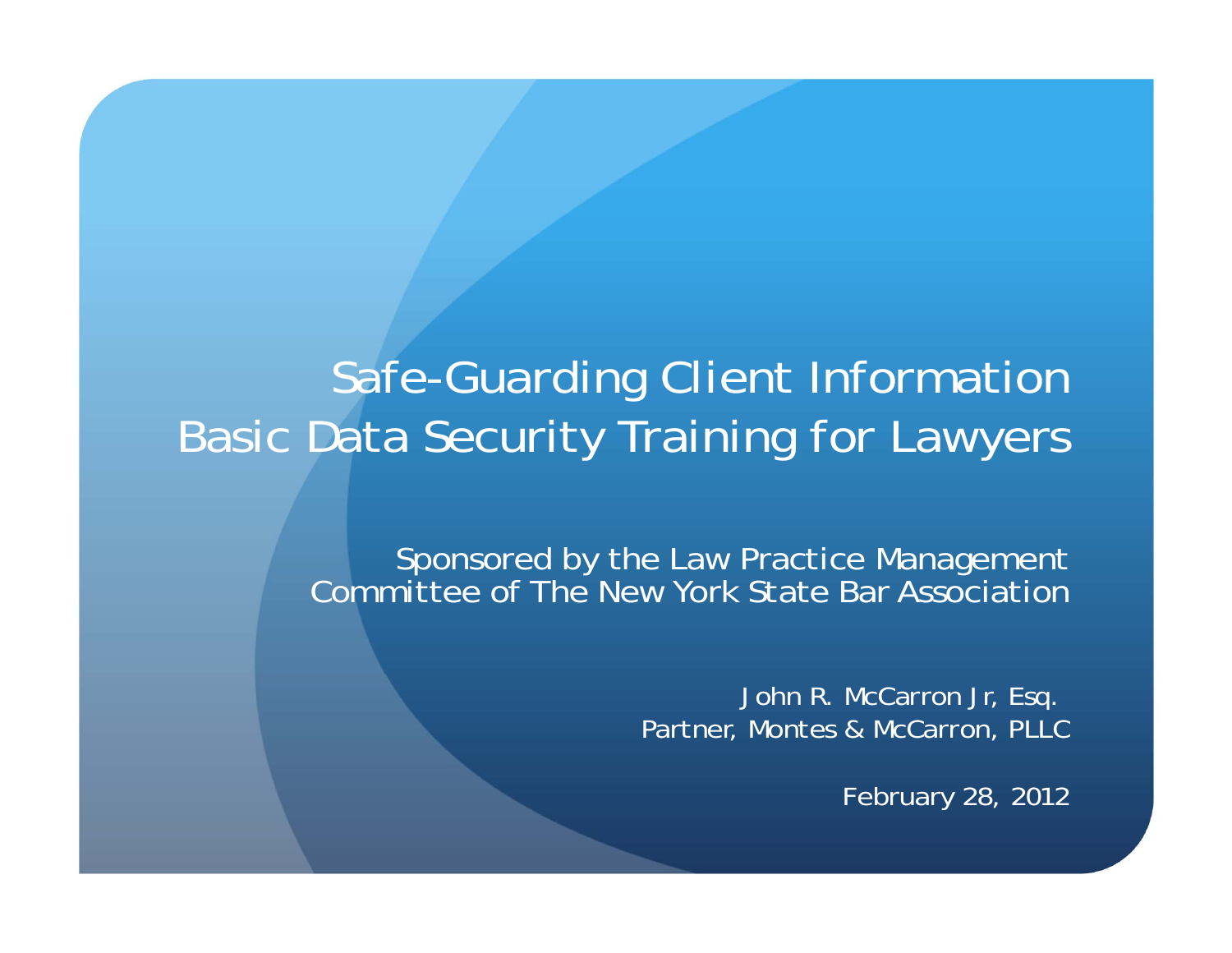# Data Security - Overview

- The most important concept to take away from today Whether you are a solo or managing partner in a firm of many attorneys: You need a WRITTEN data policy. Commit one to paper and start following it (attempting to follow it).
- What will the data policy apply to?
	- Computers Laptops & desktops. Office and home use.
	- Mobile devices Cellphone, Smartphone, Tablet, eReaders, Laptop, Netbook
	- Network use: Wifi in the office, Wifi at home, *Public Wifi*
	- Backup Policy
	- Use of the Cloud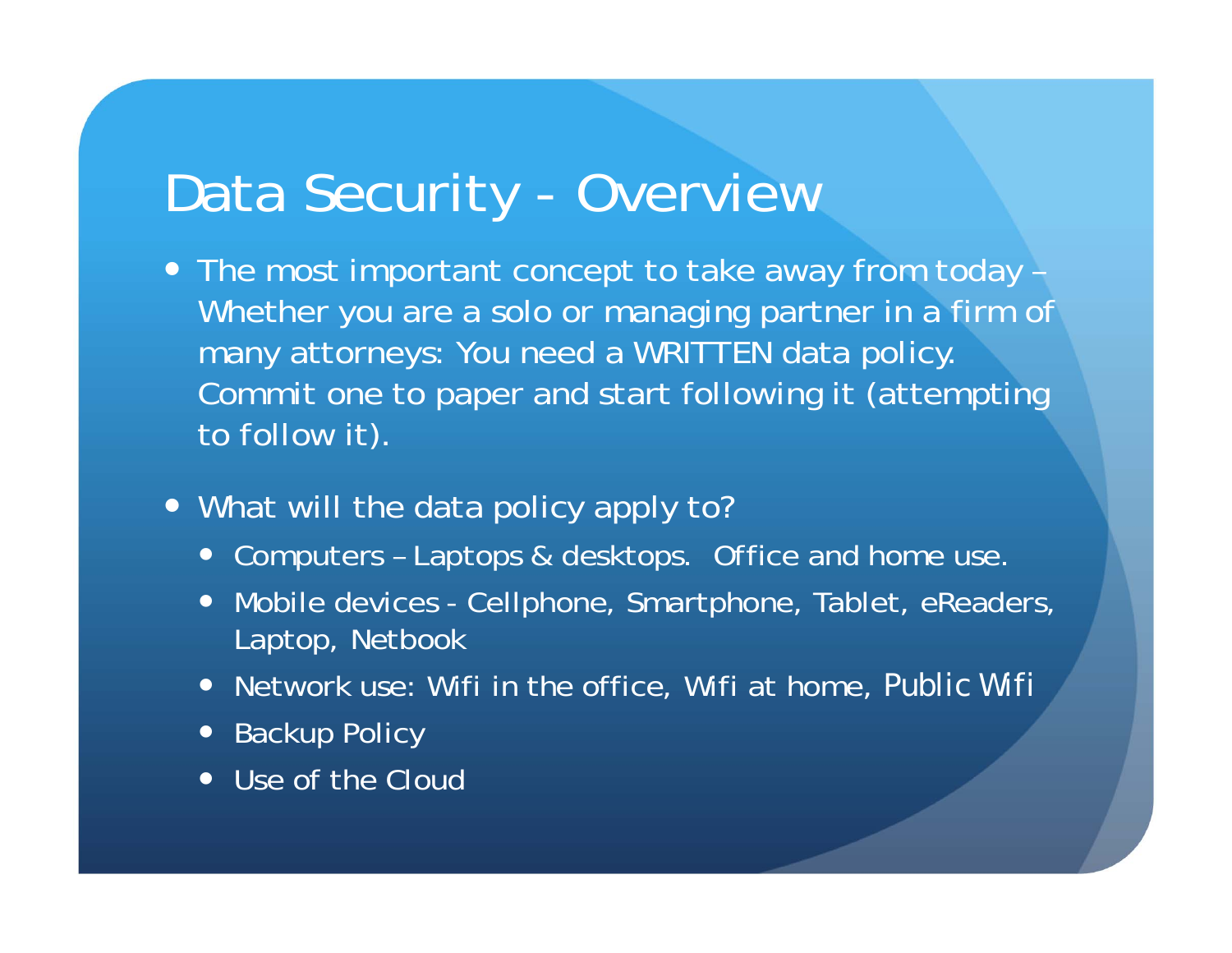# Data Security – Physical Security

- The best data security in the world can be overcome in seconds by these all too common practices:
	- Post it notes with your passwords on them...placed in the following locations:
		- On your monitor, on your laptop, under your keyboard, under your mousepad (that is my favorite)
	- Not locking your doors
	- Leaving laptops, tablets, cell phones in unsecure places
	- $\bullet$  Letting children use computers or devices that have your secure data on them.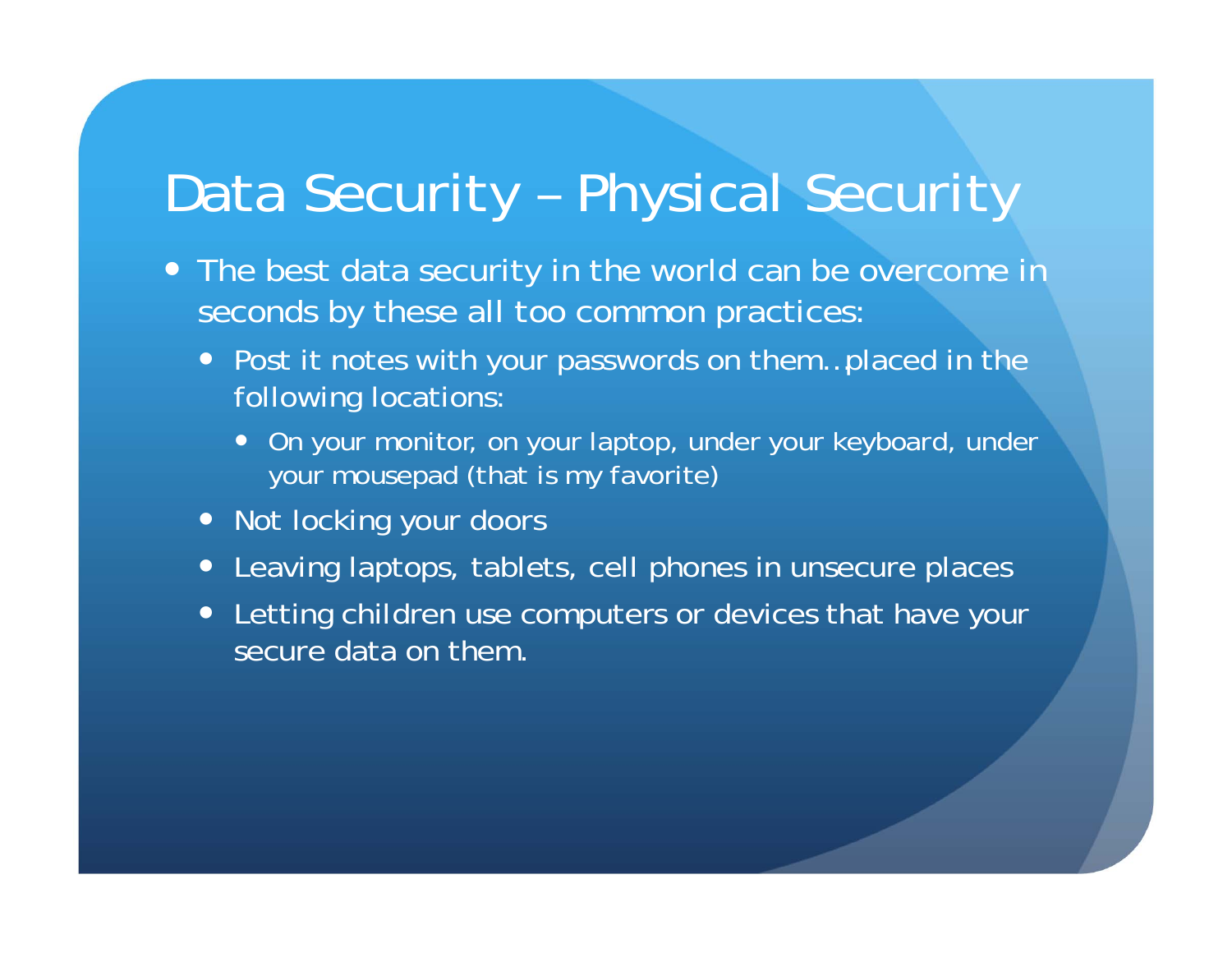# Encryption

- Encryption explained...
	- What is encryption?
		- The conversion of data into a different form (ciphertext) that cannot easily be read / understood by unauthorized individuals.
		- This sounds much more complicated than it really is. Encryption software will take care of all 'heavy lifting'. But once employed properly, only the person with the encryption key (password) will be able to access any of the encrypted data.
			- Do not take this lightly...if you lose your password / key you will likely lose access to ALL OF YOUR DATA. There is no "back door" to encryption. Your geeky nephew will likely be of no help. Make a backup of the key and keep it safe.
			- The data encryption employed by my firm will likely withstand decryption attempts by the NSA, FBI, DoD,…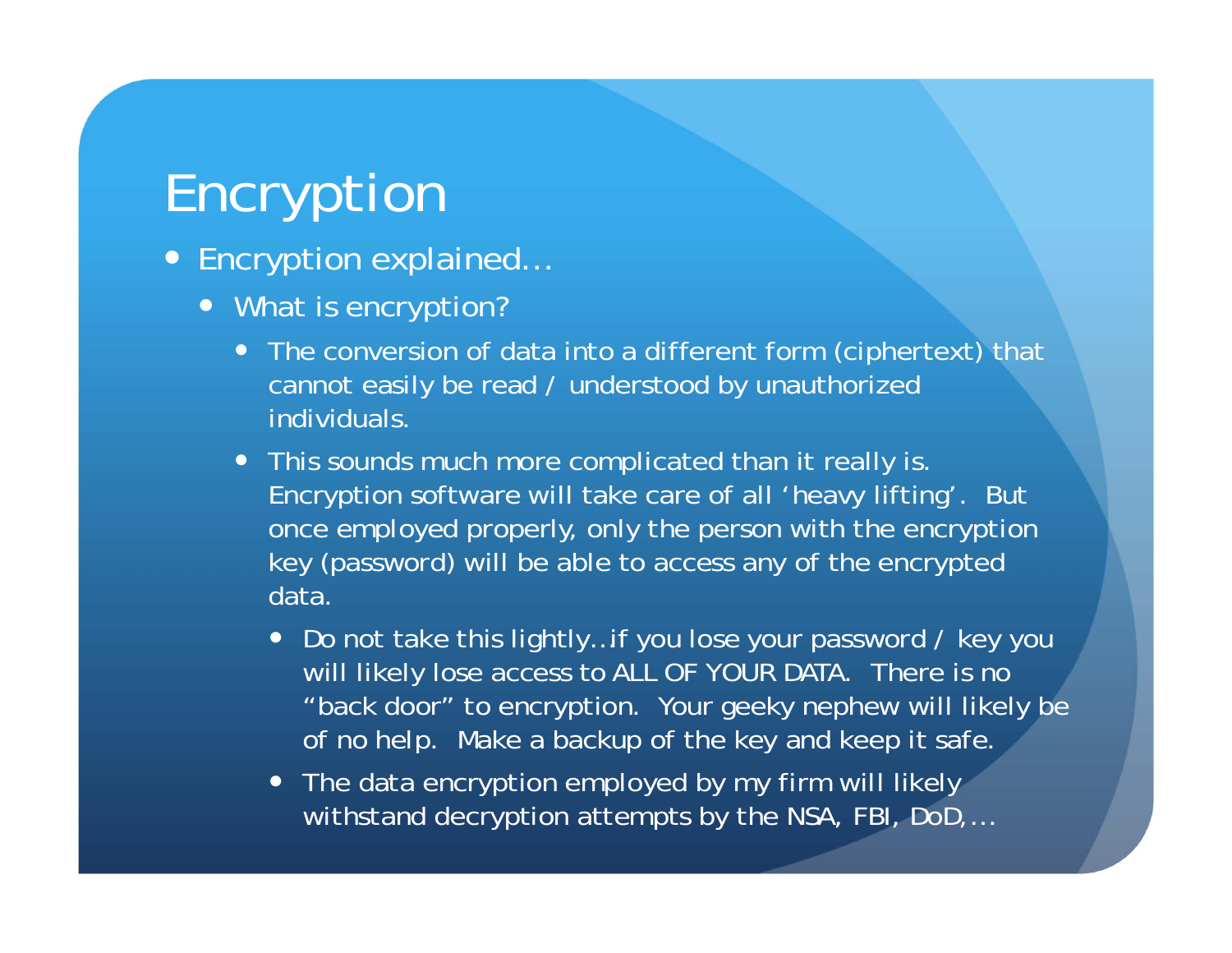## Encryption continued

- What to encrypt…(as much as you can)
	- Your laptop / netbook and even your desktop
		- Mac & PC
			- Software used: Truecrypt, PGP/Symantec, Sophos
		- http://nysbar.com//blogs/TechConnect/2011/05/encrypting\_y our\_hard\_drive.html
		- Interesting note United States Court of Appeals for the 11<sup>th</sup> Circuit - Nos. 11-12268 & 11-15421, D.C. Docket No. 3:11-mc-00041-LAC. February 23, 2012.
			- Here the Court found that an individual had the right to invoke his 5<sup>th</sup> Amendment Privilege against self incrimination and not provide a grand jury with his encryption key to decrypt a hard drive where there was allegedly child pornography stored.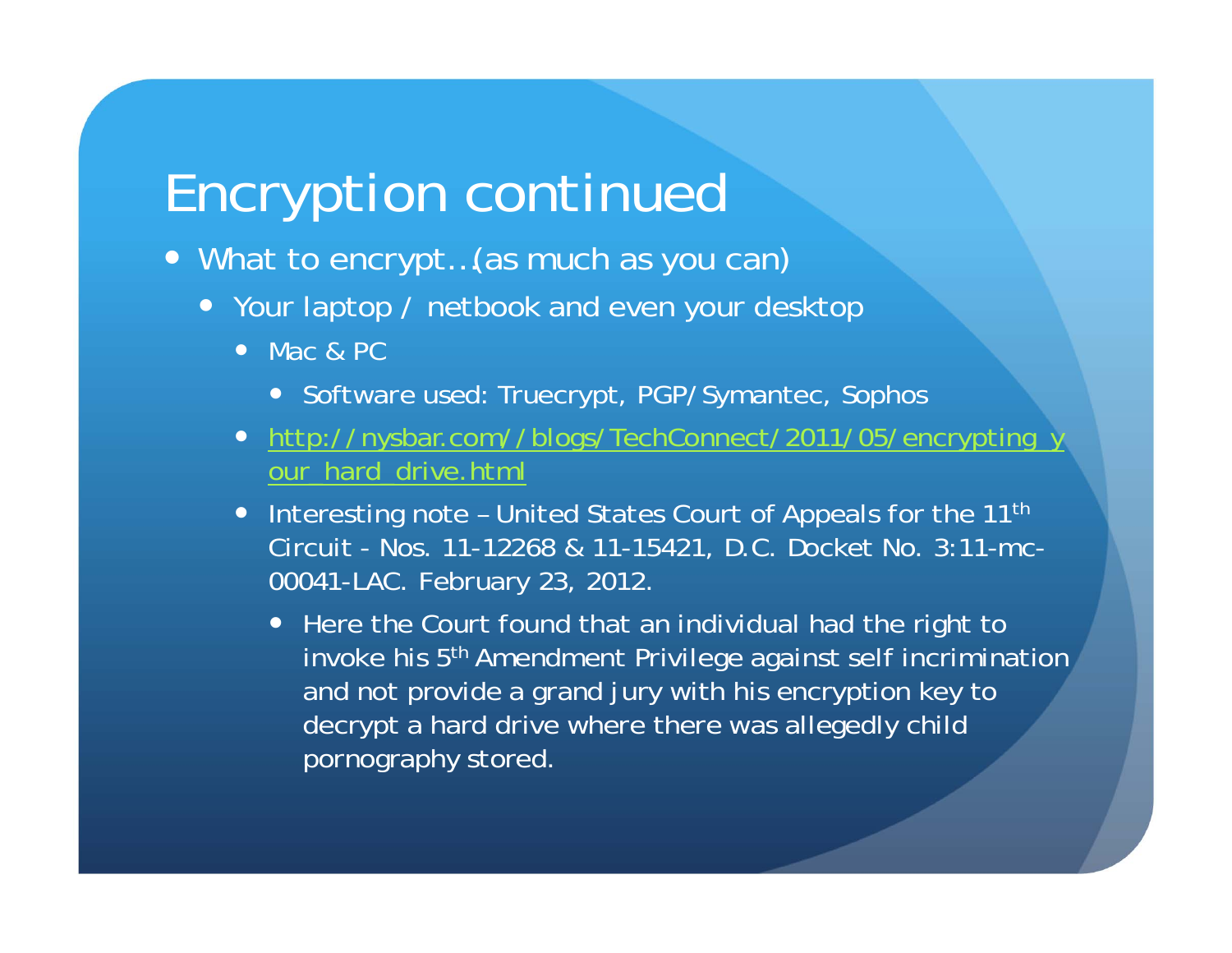# Securing The Computer

- Up to date Anti-Virus. Its cheap / free and the baseline protection.
- Password policy. Secure your machine with a strong password and change it often
- Employ encryption!
- Keep your operating system up to date:
	- This includes deploying Windows updates in a reasonable time frame. (They're free and will update themselves if you allow it).
	- Keep your programs up to date.
- Who do you allow to use your computer?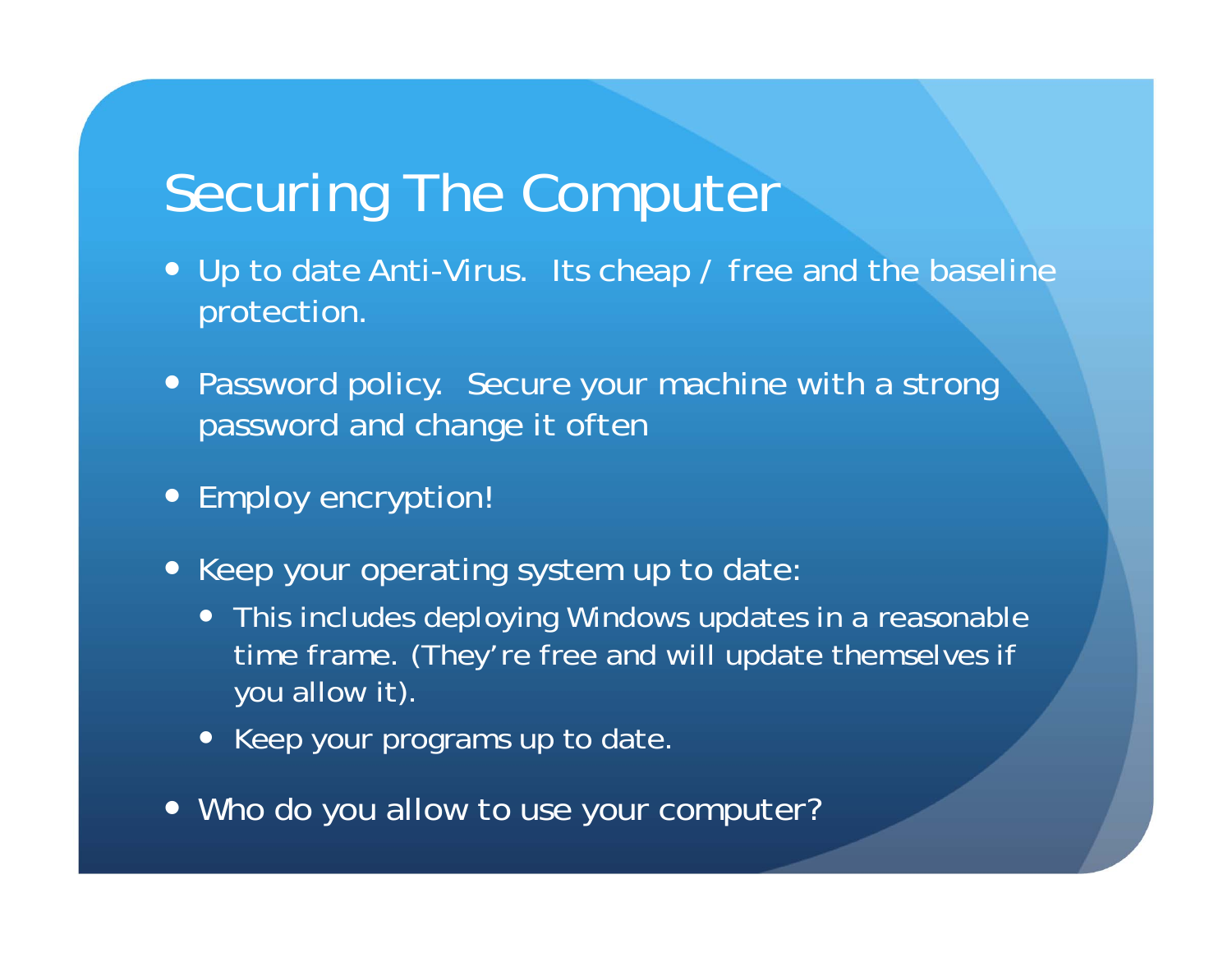## Securing The Computer, continued

- Services such as Lojack for Laptops helps track down and secure your laptop if stolen.
- Biometric security for login.
- Dual authentication methods (something you know, something you possess)
	- $\bullet$  Example – password plus smart card, password plus random key, password plus biometric.
- Facial recognition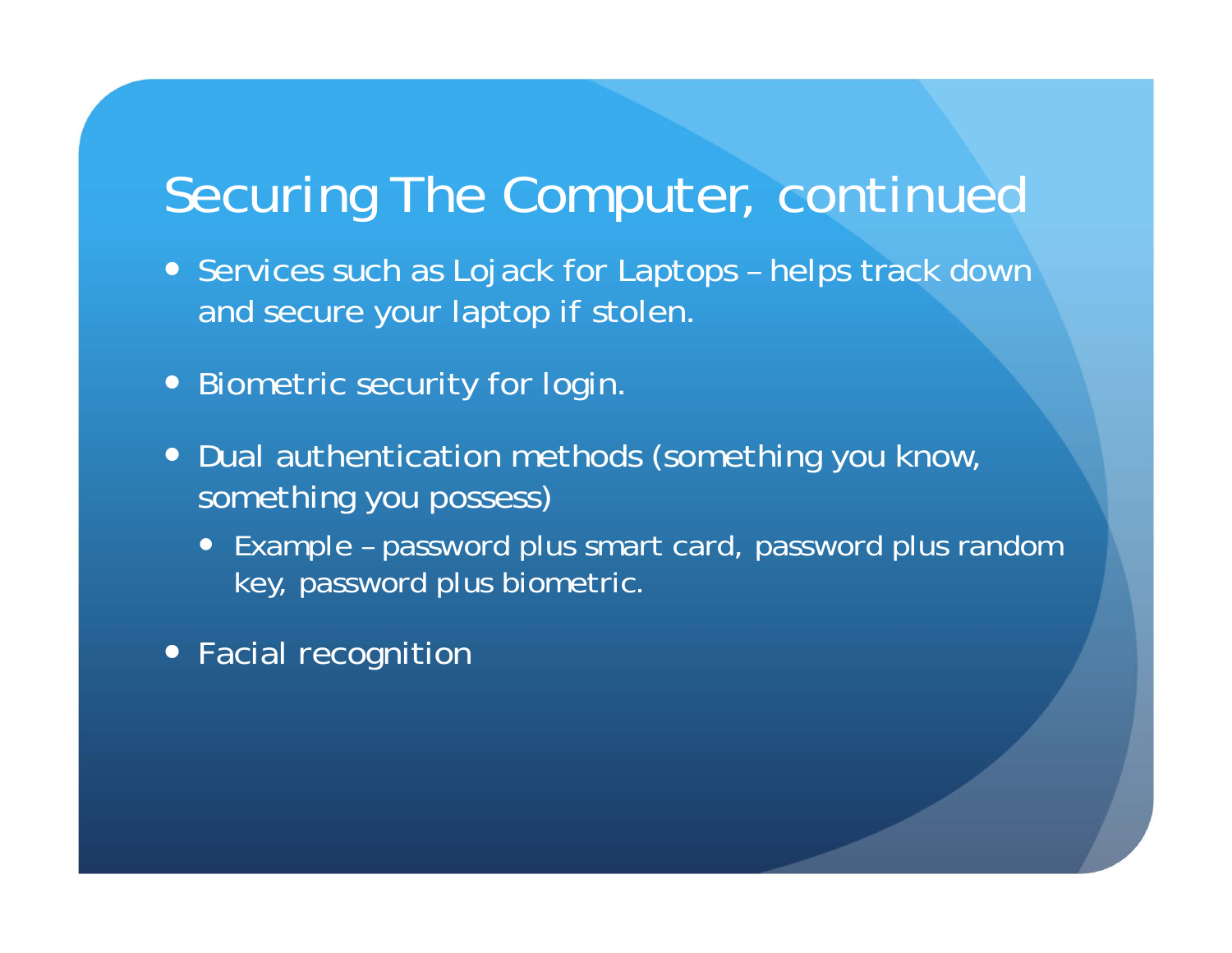#### Password Management

- Serious password management should be a bedrock principle in your data security policy.
- Do not make all of your passwords the same....even better, do not make them yourself at all. Utilize a random password generator. Choose long passwords (12+ characters, utilizing upper and lower case letters, numbers and symbols where possible)
- Password storage programs such as RoboForm www.roboform.com do a great job of helping create random passwords and manage them. Just make sure your master password is SECURE and CHANGE IT OFTEN.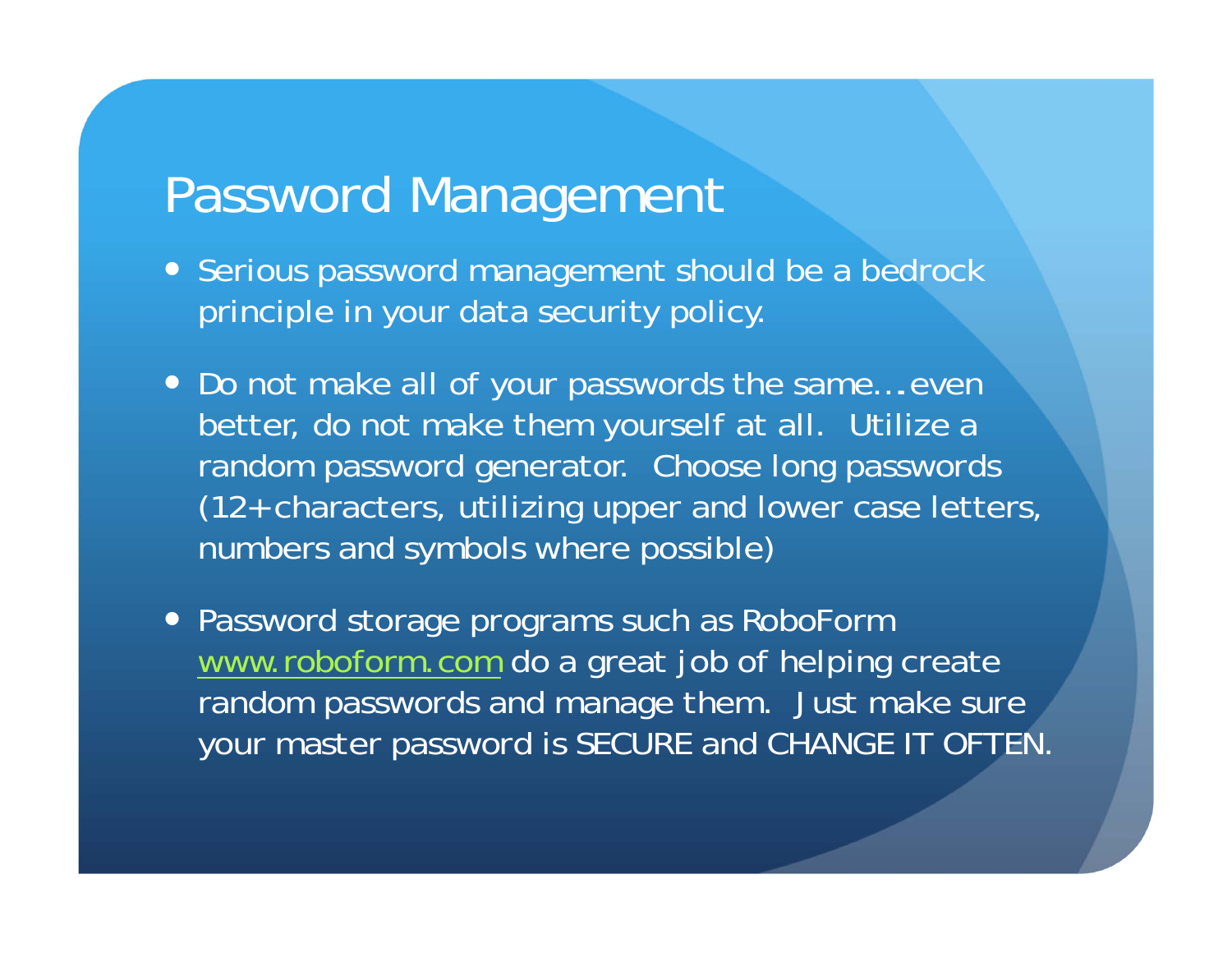## A word about Portable Drives

- Portable Hard Drives / Thumb drives.
	- A portable hard drive / thumb drive is likely capable of carrying a small to mid sized law firm's ENTIRE client file directory.
		- This should scare you! What happens when you copy all of these files onto an external drive and it gets lost or stolen?
	- Portable drives should never carry client data without being encrypted.
		- There are external storage products that can be purchased which have encryption mechanisms built in.
			- Devices such as "IronKey"(encrypted thumb drive)
			- External Hard drives with encryption and keypad type pin code entry on the actual drive.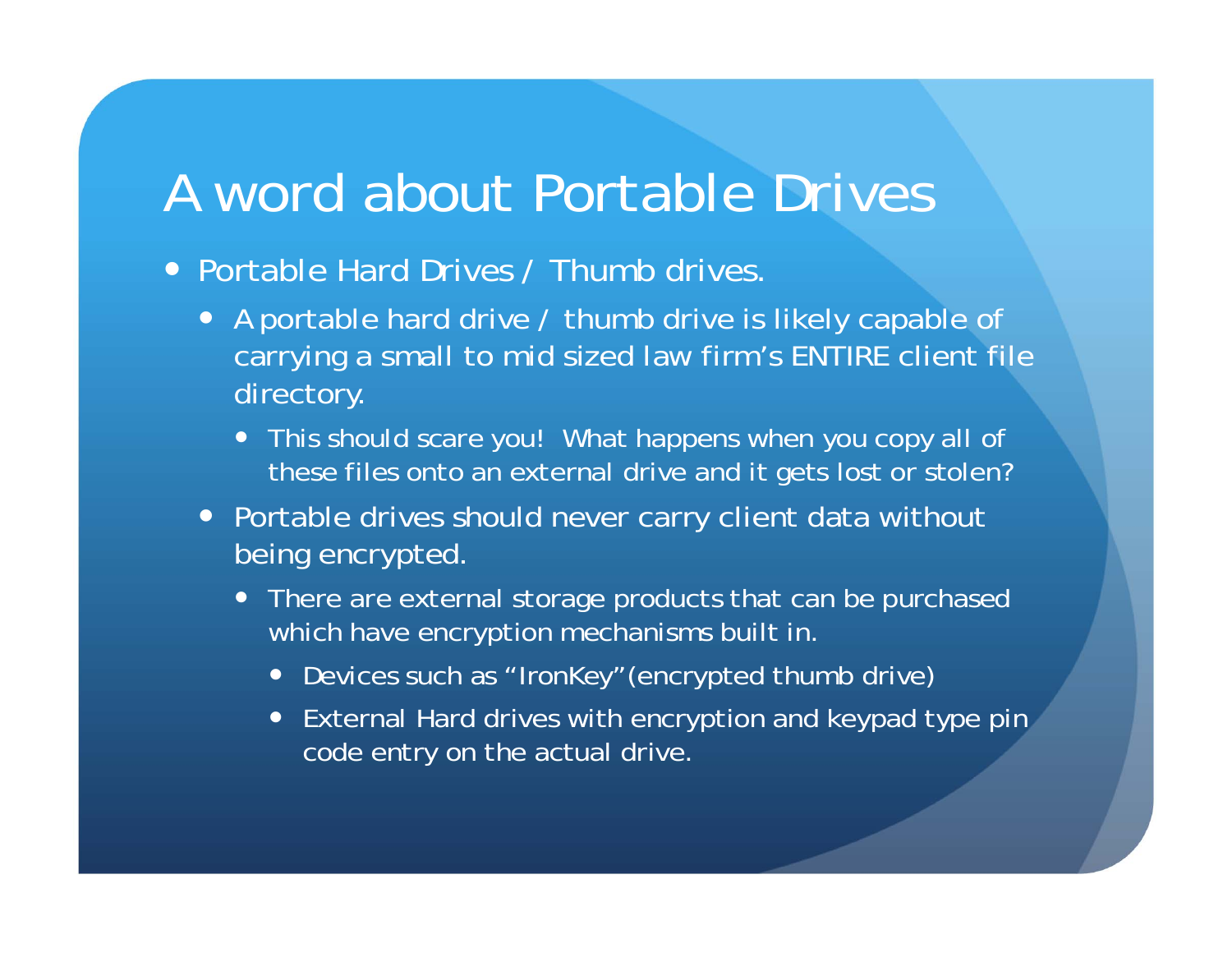#### Portable Drives…continued

- If you deploy an encryption package on your computer (something such as TrueCrypt), there will be built in controls that if utilized will automatically encrypt data on an external device.
	- Again, an easy and FREE way to get it done.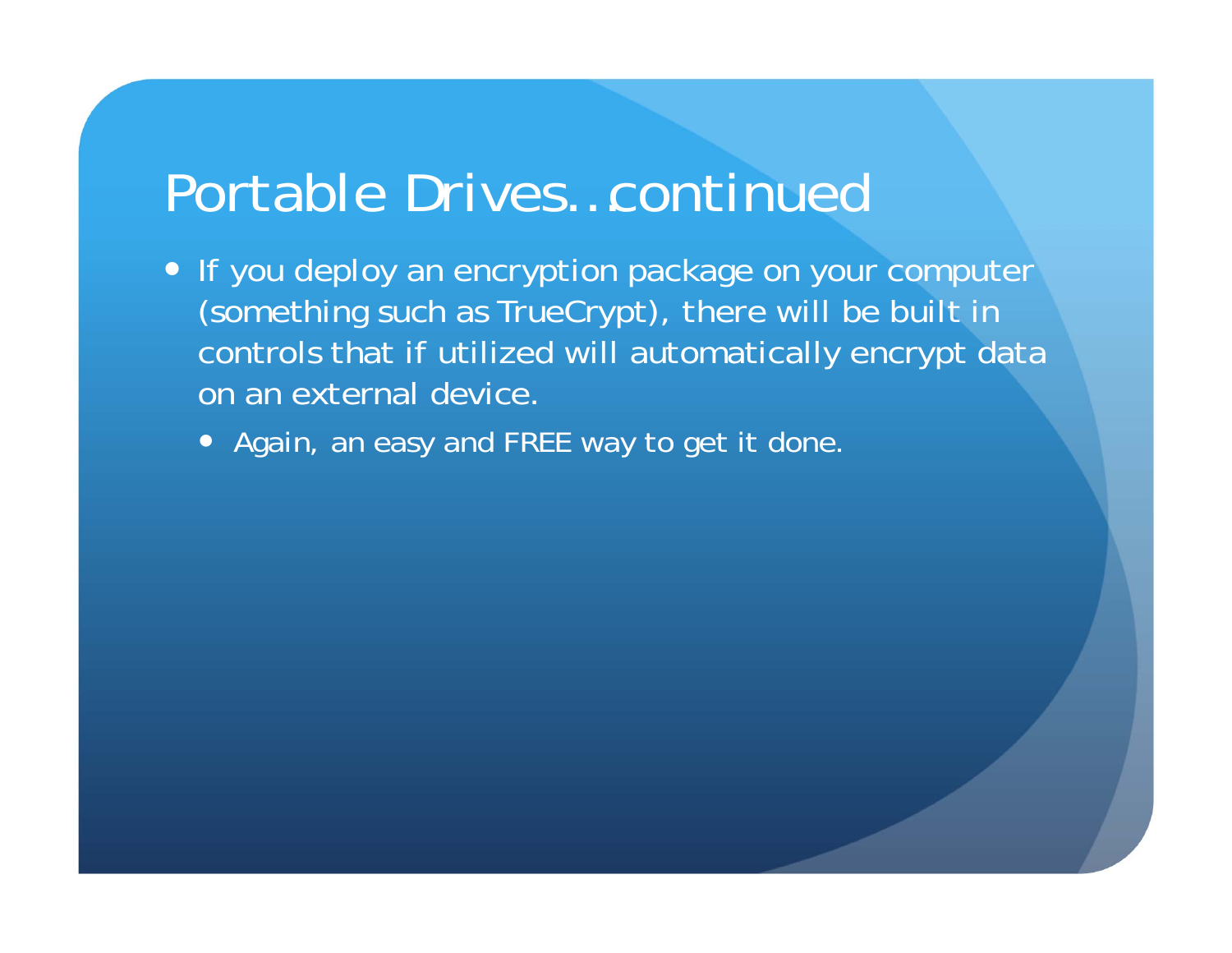# Dealing with Mobile Devices

- If you have a smartphone (especially if it is synced to your email, contacts, calendar…): EMPLOY A PASSWORD!
	- THIS IS THE MINIMUM "REASONABLE" STEP THAT SHOULD BE TAKEN TO SAFEGUARD THE DATA ON IT (CLIENT DATA?)
- Allowing children to utilize your phone as a gaming device when there is access to client data.
- Employ device tracking technology. In the event that you misplace / lose your phone, most devices now have software built in that allow you to track the phone via GPS, send messages to the phone asking for its safe return, wipe the phone data remotely, or have the phone auto-wipe if the password challenge is not met more than X times in a row.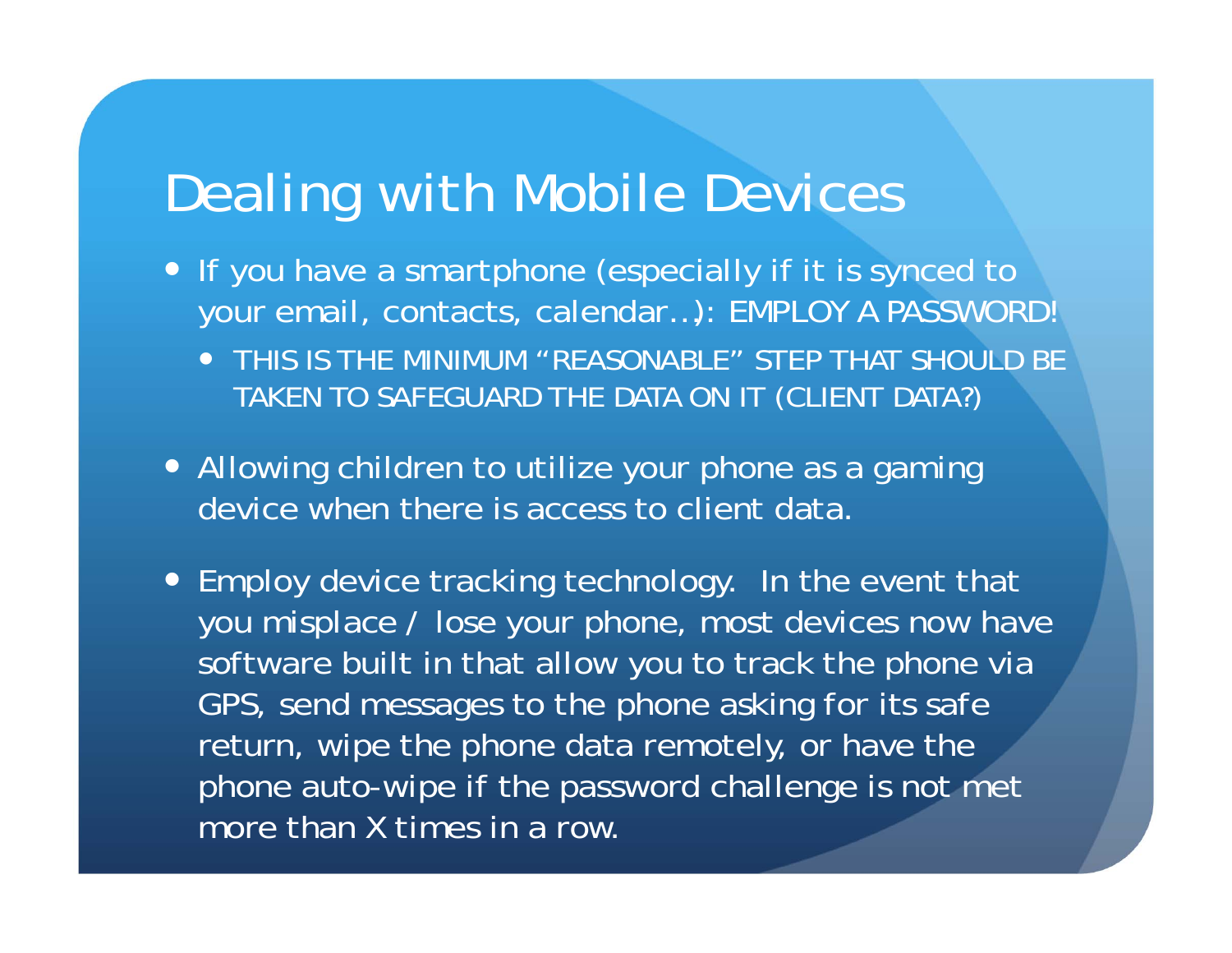## Mobile Devices Continued

- Apple iOS devices Find my iPhone/pad
- Blackberry BES remote wipe service
- Android devices have this available as well.

It should be noted that these remote wipe services are often part of a service package (some free with the device), but need to be pro-actively setup. Don't wait to lose the device!

Also built into Google Apps.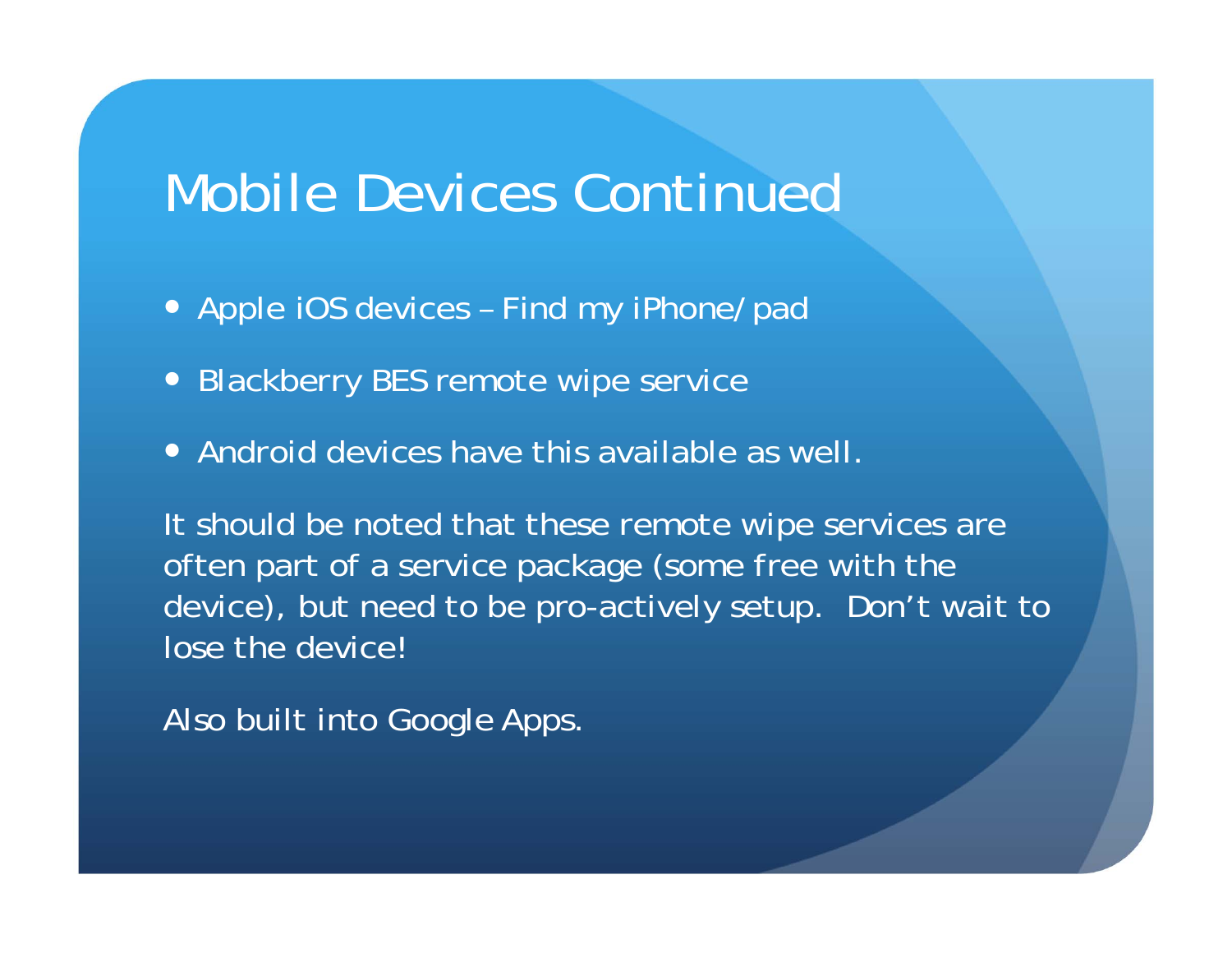#### Your Network Connection

- Do you use wireless at home? You likely do. Make sure, at a minimum, you employ an encryption key so that only people who are given the key have access to your network.
	- Better practices include
		- Utilizing newer encryption methodologies such as WPA2 (not the older WEP or WPA which are easily deciphered).
		- Utilizing longer keys
		- Change your keys regularly
		- $\bullet$  DO NOT LEAVE THE ROUTER UNSECURED…CHANGE THE DEFAULT PASSWORDS!
		- Hide the SSID (network name) from being broadcast.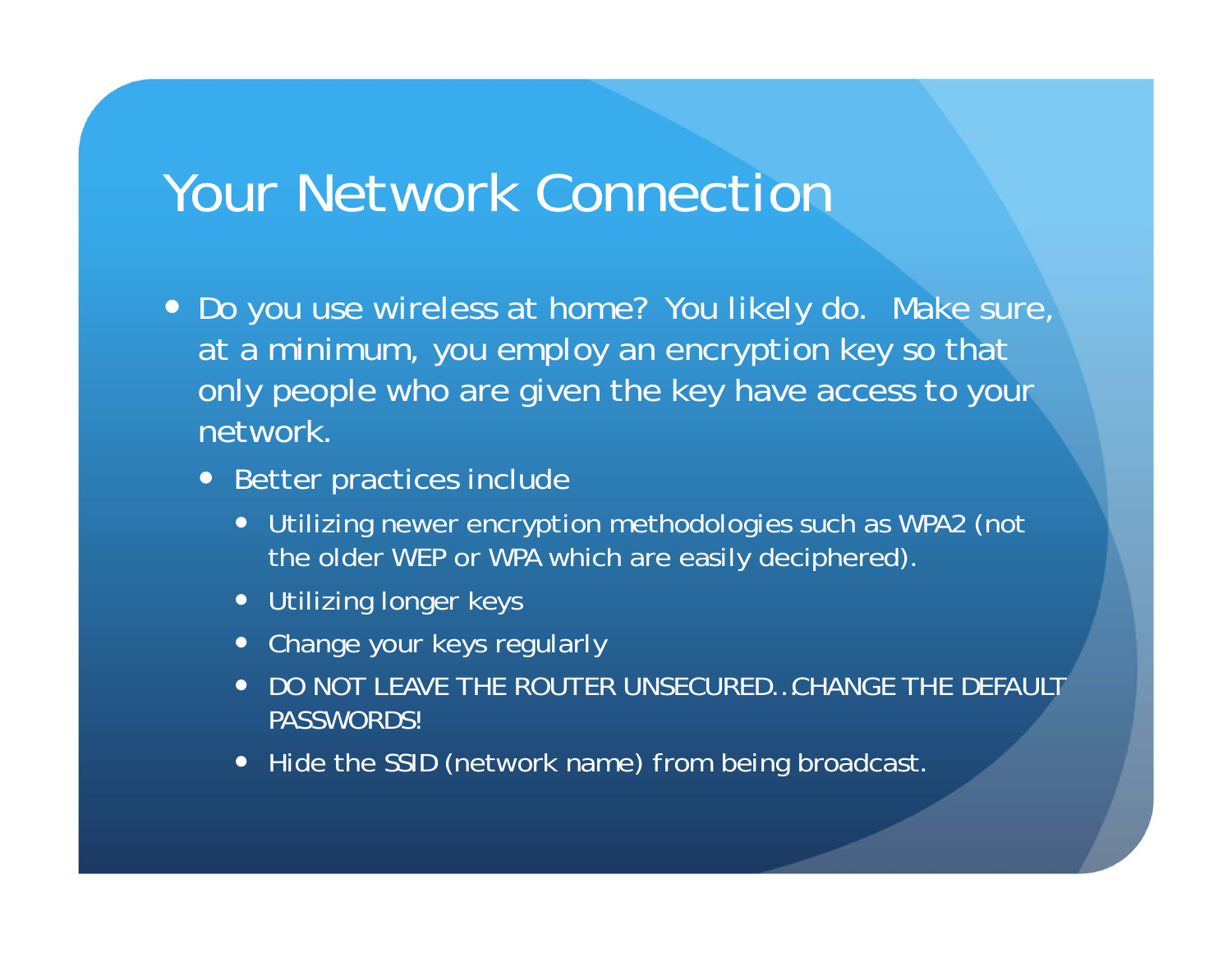#### Your Network Connection

#### Do you utilize wireless in the office?

- This used to generally be frowned upon but has become a necessary evil in some instances. If you must deploy wireless in your office:
	- Hire the services of an IT professional who can solidify your wireless (and wired) network.
	- $\bullet$  Only use professional grade equipment with professional grade encryption.
	- Consider keeping your wireless access as a separate network with no access to client data.
	- Have a separate wireless network for guest access!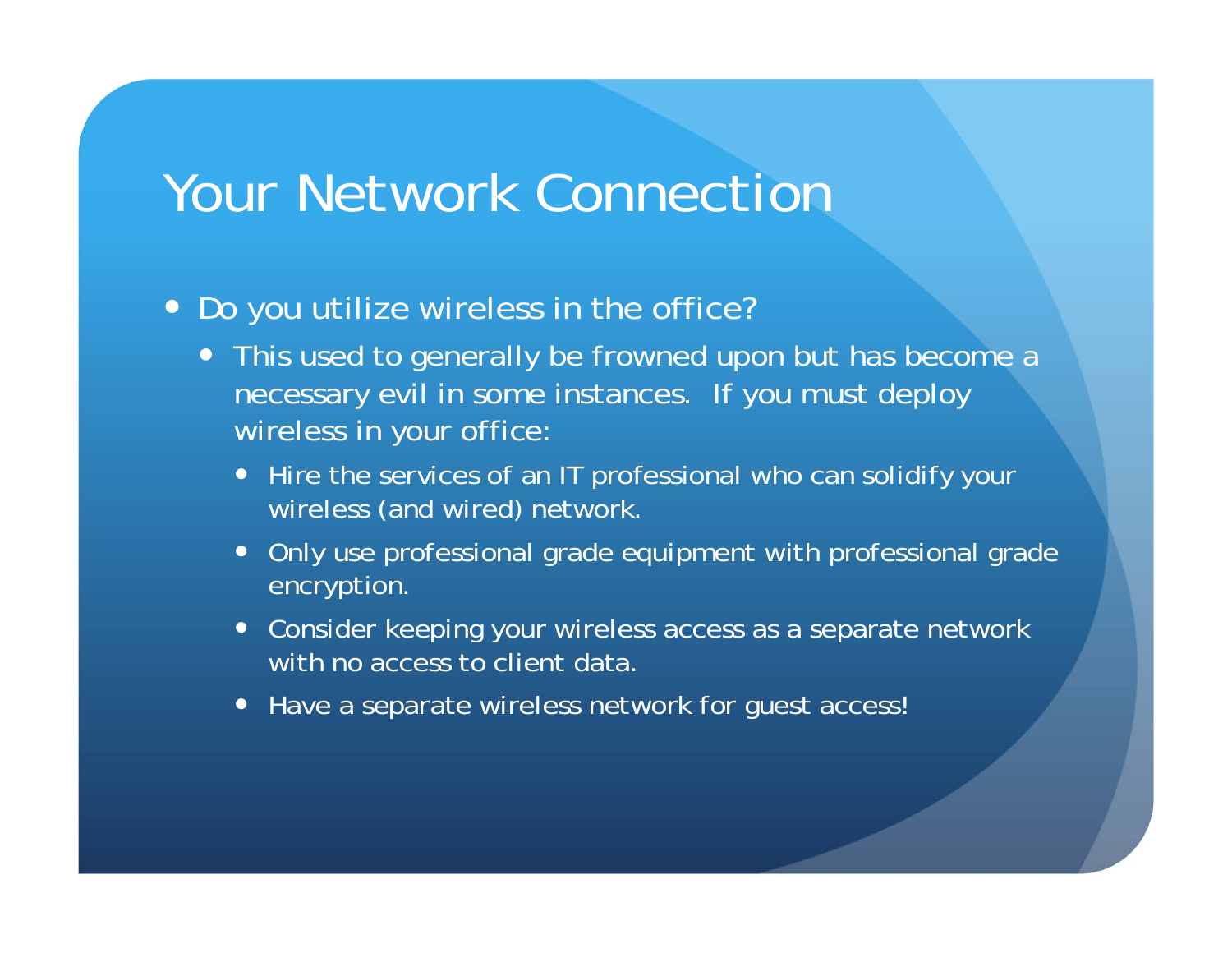#### Your Network Connection

- Do you utilize public wireless hotspots?
	- Again, more and more we rely upon these. (Internet access in the court houses)
	- Make sure that you employ good local security on your computer.
		- Antivirus & Firewall software (built in firewall is more than sufficient…but make sure you have it turned on)
		- Keep you system secure by keeping it up to date.
	- Most public hotspots are insecure, so make sure that any data you send over it is through a web browser that is encrypted (https) / lock icon in the browser.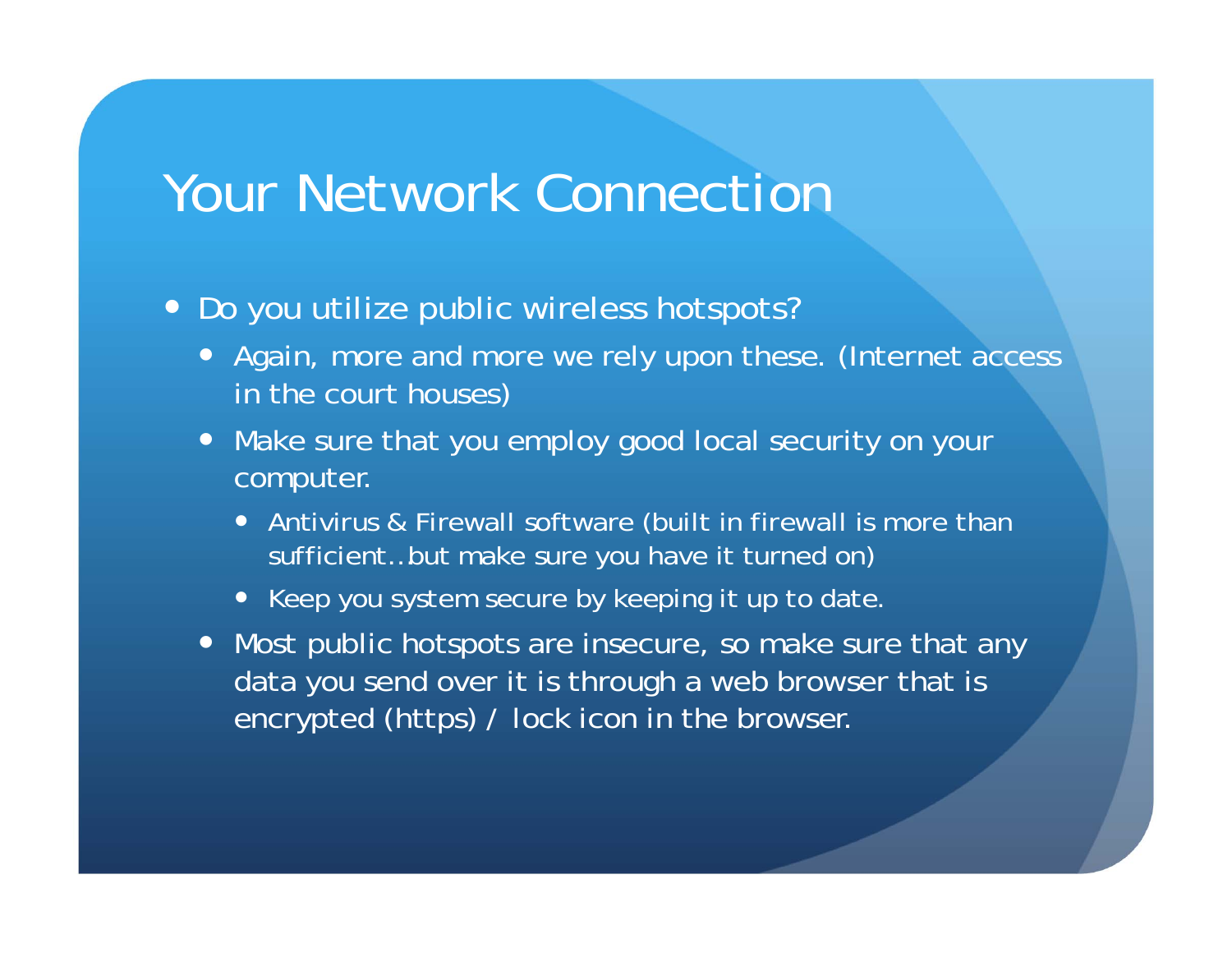# Backup Policy

- If you don't backup your data....every day....you are asking for trouble. I would consider it malpractice.
- Backup is easy, and cheap. Choose the right methodology for your needs and size.
	- If you backup to external media....encrypt the backup. Most backup software will allow you to do this automatically.
	- Cloud based backup is growing in popularity.
- The best backup methodology is the one that occurs, automatically, every day, without your intervention, but notifies you if there is a problem. (Set it and forget it).
- Periodically do a TEST RESTORE to see if the backed up data is actually accessible.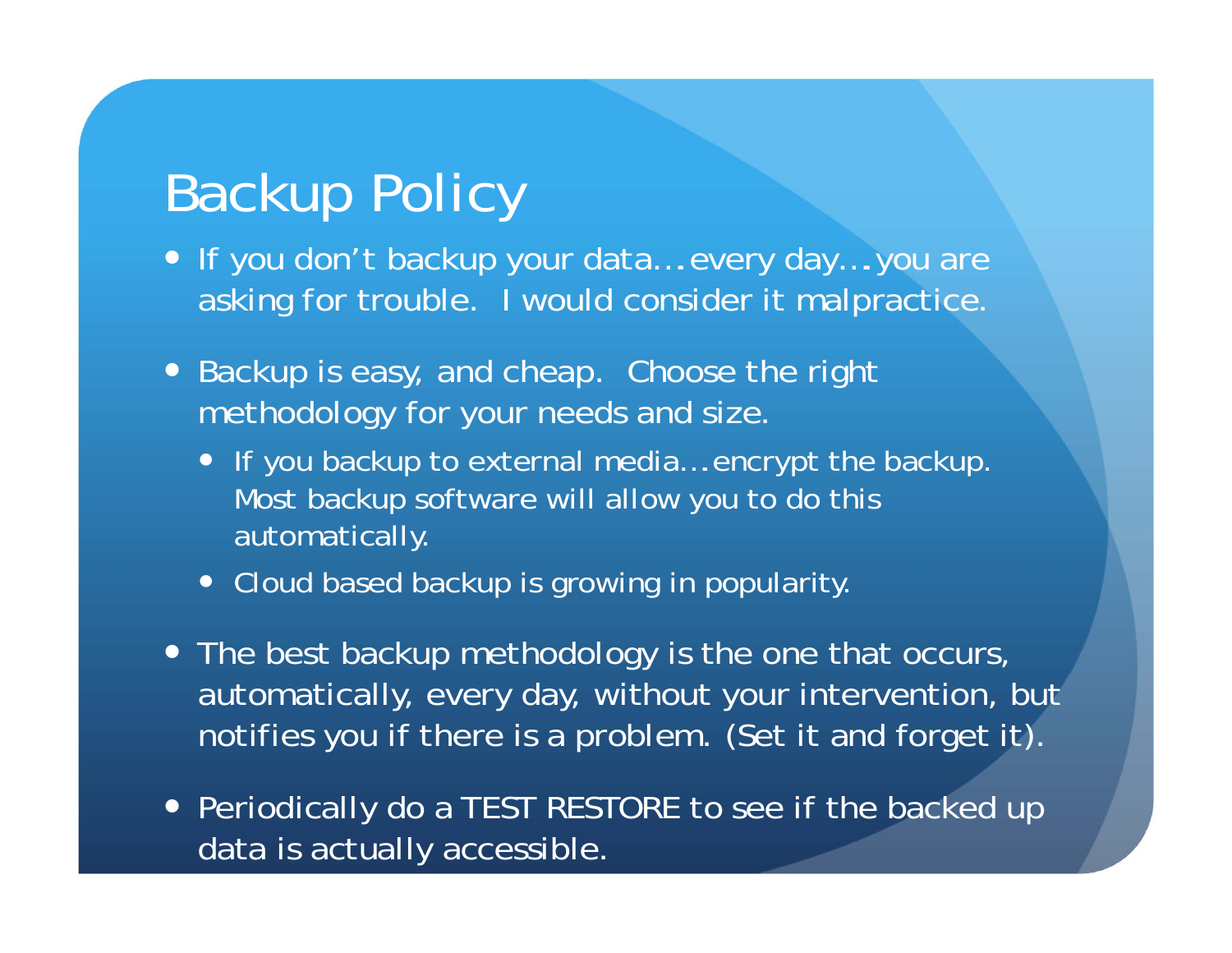# The "Cloud"

- The concept of cloud based computing is still the hot topic in 2012. It seems as if the cloud is here to stay and is the direction where all of our data is going.
	- Choose a reputable cloud based provider.
	- Read the service agreement.
	- Where is your data being stored…physically?
	- What does the provider to in the event of a data subpoena
	- $\bullet$  Data escrow
		- Coping your data to a 3<sup>rd</sup> party provider in the even that there is a problem accessing it through the cloud provider.
	- Maybe think about encrypting your data with your own encryption method while storing it at the cloud provider (Dropbox / SecretSync client side encryption)
	- http://nysbar.com/blogs/generalpractice/2011/11/secrets ync\_-\_client-side\_encry.html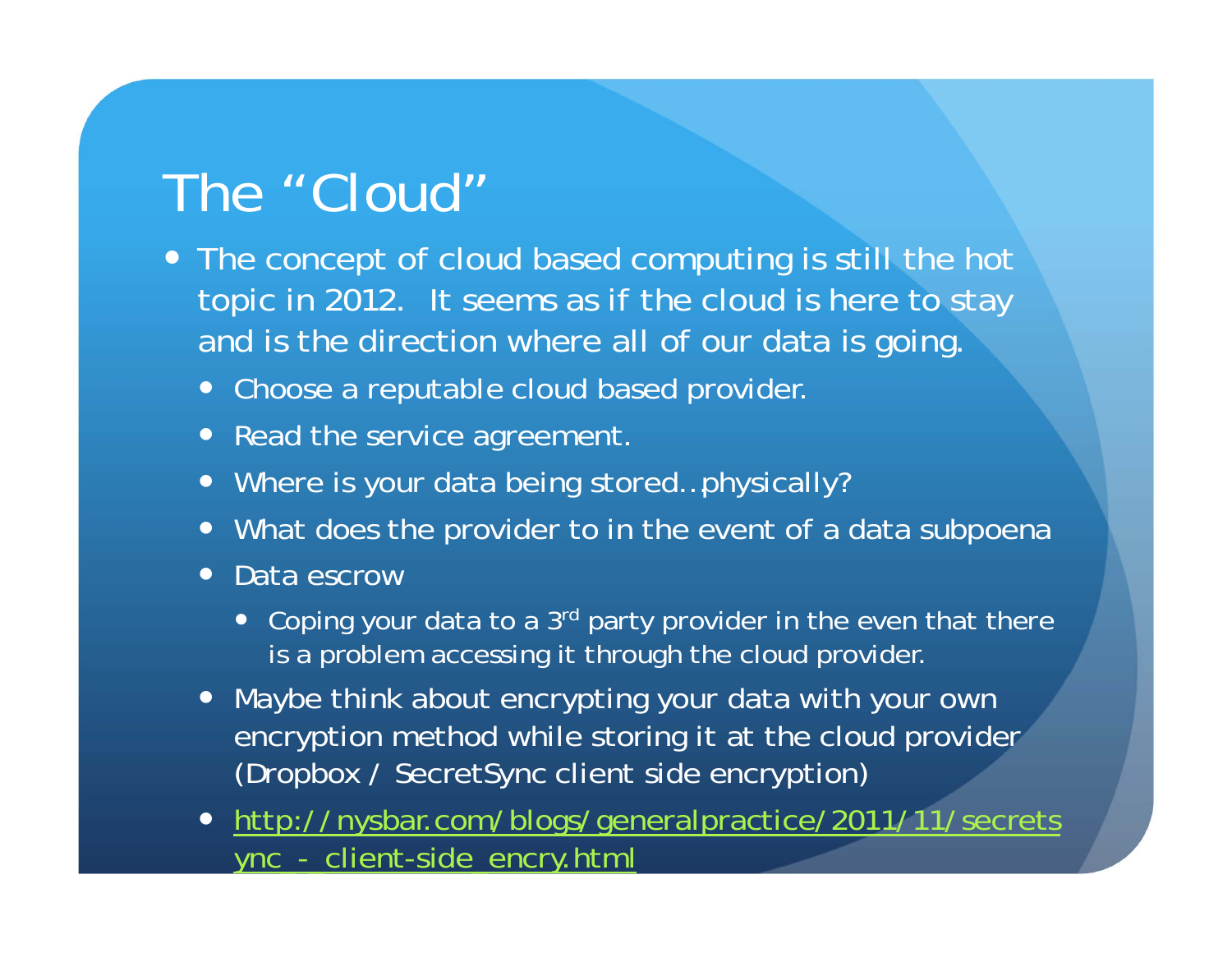## "Cloud" - continued

- You likely already use the cloud.
	- Ever hear of Hotmail, Gmail, Yahoo Mail,...
- New Cloud Offerings:
	- Salesforce.com, Evernote, Box.net, Google Docs, Google Apps.
- Instead of having to update your software, on your computer(s) each year, updates happen seamlessly and without your intervention. One less thing to worry about. They keep things up to date and secure
- Software is less of a "product" and more of a "service".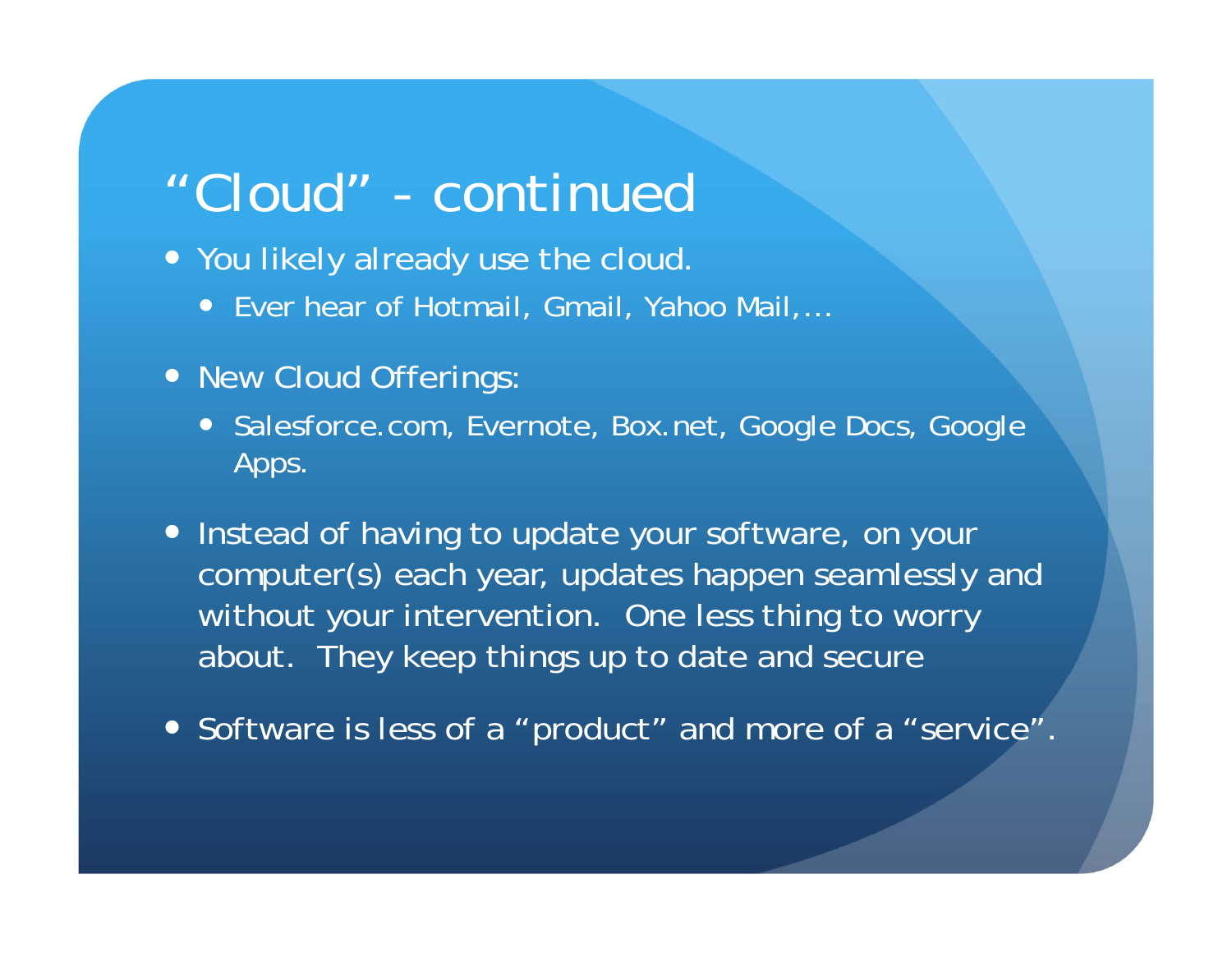## Feel like you are on "Cloud Nine"

- Storing data in the cloud can likely be more secure than storing it locally (proper due diligence required).
	- Software stays up to date.
	- Team of security experts at your cloud provider.
	- $\bullet$  Likely uses the same grade encryption as your online banking.
	- Things to look for in your cloud provider:
		- Profitablity / Business model / history
		- ISO 27001 (Information Security Management Systems Standard)
		- Verisign Secured, McAfee Secure, TrustE badges
			- Shows daily security and penetration testing by 3<sup>rd</sup> party security experts.
			- These icons are likely displayed on login page